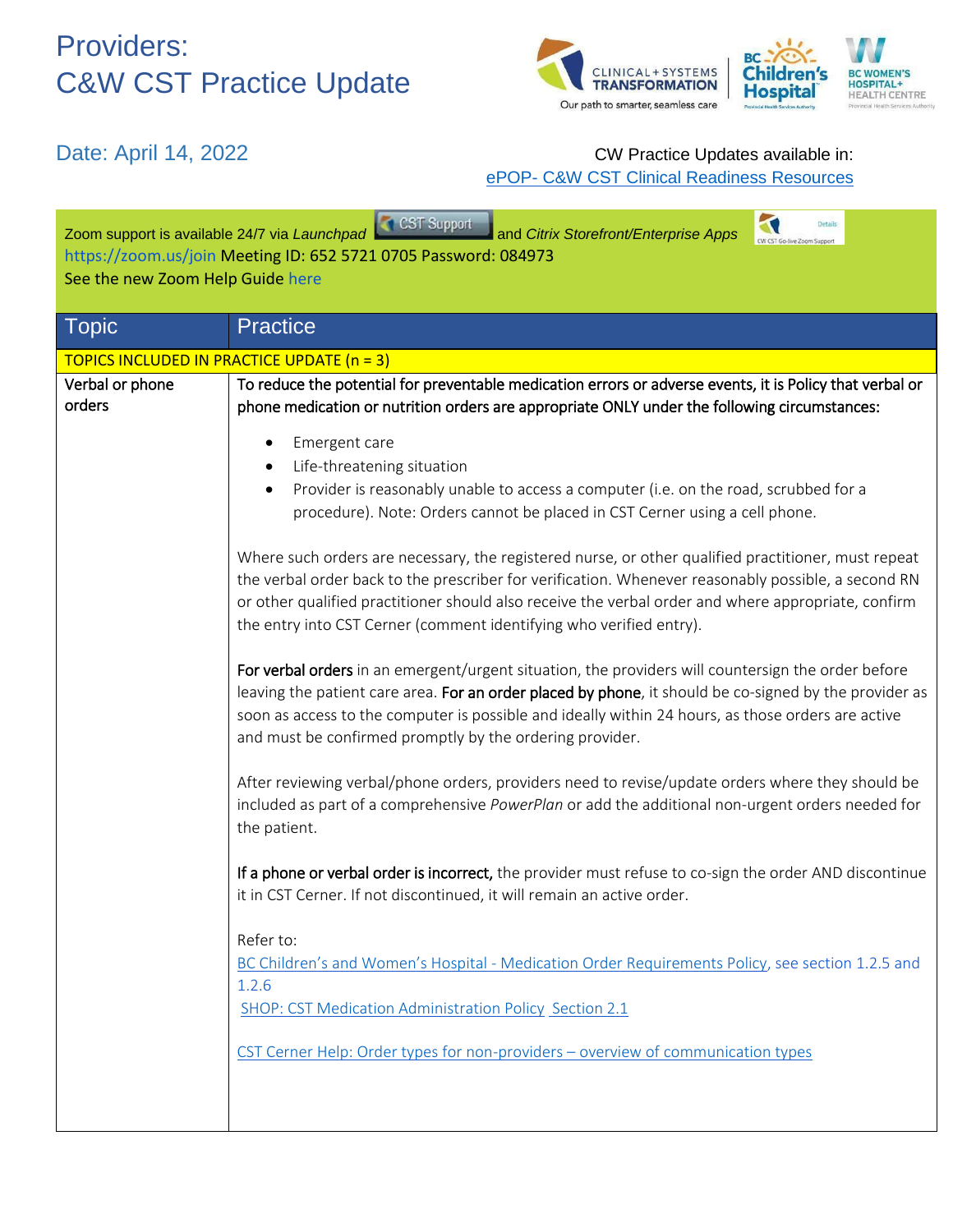



| Placenta Requisitions:<br>2 ways to obtain them | Placenta Pathology requisitions are no longer available in Formfast.                                                                                                         |  |  |
|-------------------------------------------------|------------------------------------------------------------------------------------------------------------------------------------------------------------------------------|--|--|
|                                                 | There are 2 ways to obtain the Placenta Pathology Requisition:                                                                                                               |  |  |
|                                                 | 1. Print from the pop up hyperlink when signing order.                                                                                                                       |  |  |
|                                                 | Reference                                                                                                                                                                    |  |  |
|                                                 | Pathology Placenta Request<br>Chart guide<br>CarePlan information<br><b>U Nurse preparation</b><br>Policy and p                                                              |  |  |
|                                                 | REQUISITION REQUIRED for CWH Site: Complete BC Women's Hospital and Health Centre Placenta Pathology Request                                                                 |  |  |
|                                                 | 2. Hover over the little paper icon for the Reference Text, this brings the pop up with<br>hyperlink up.                                                                     |  |  |
|                                                 |                                                                                                                                                                              |  |  |
|                                                 | L Pathology Placenta R., Ordered (<br>Requested: 31-Mar-2022 11:24 PDT, Ro<br>Pathology Placenta Request                                                                     |  |  |
|                                                 | ٥<br>Notifications:<br>lк                                                                                                                                                    |  |  |
|                                                 | This order is part of the plan: OB Postpartum Cesarean Section (Multiphase), Surgeon<br>T<br>Immediate Post Operative.<br>Click to see the Reference Text Information.<br>Шe |  |  |
|                                                 |                                                                                                                                                                              |  |  |
|                                                 | !! This requisition does not live in CST Cerner. DO NOT right click and reprint or it will print<br>the incorrect form !!                                                    |  |  |
|                                                 | <b>B</b> Pathology Placenta<br>Ordered (Collected)<br>Renew<br>Constitutional Karyo<br>Future (On Hold)                                                                      |  |  |
|                                                 | Modif<br>InProcess (Received)<br>Path, Hem, Cytolog<br><b>Tests</b>                                                                                                          |  |  |
|                                                 | Cancel and Reorder<br>PET Eyes to Thigh<br>Canceled<br>Suspend<br>Cano<br>PET Eyes to Th                                                                                     |  |  |
|                                                 | <b>PET Diagnostic</b><br><b>nceled</b><br>tivate<br>Scal<br>Comp.<br>Cancel/Discultinue                                                                                      |  |  |
|                                                 | Void<br>Reschedule Task Times.                                                                                                                                               |  |  |
|                                                 | Add/Modify Compliance<br>Order Information                                                                                                                                   |  |  |
|                                                 | Comments<br>Results                                                                                                                                                          |  |  |
|                                                 | <b>Reference</b><br>.nformation<br>Prip<br>Reprint Order Sheet<br>٠                                                                                                          |  |  |
|                                                 | Reprint Requisition.<br>Advanced Filters<br>陉<br>Reprint Consent Form<br>Customize View<br>Disable Order Information Hyperlink                                               |  |  |
|                                                 | Hard copy requisitions will be removed from the units.                                                                                                                       |  |  |
|                                                 |                                                                                                                                                                              |  |  |
|                                                 |                                                                                                                                                                              |  |  |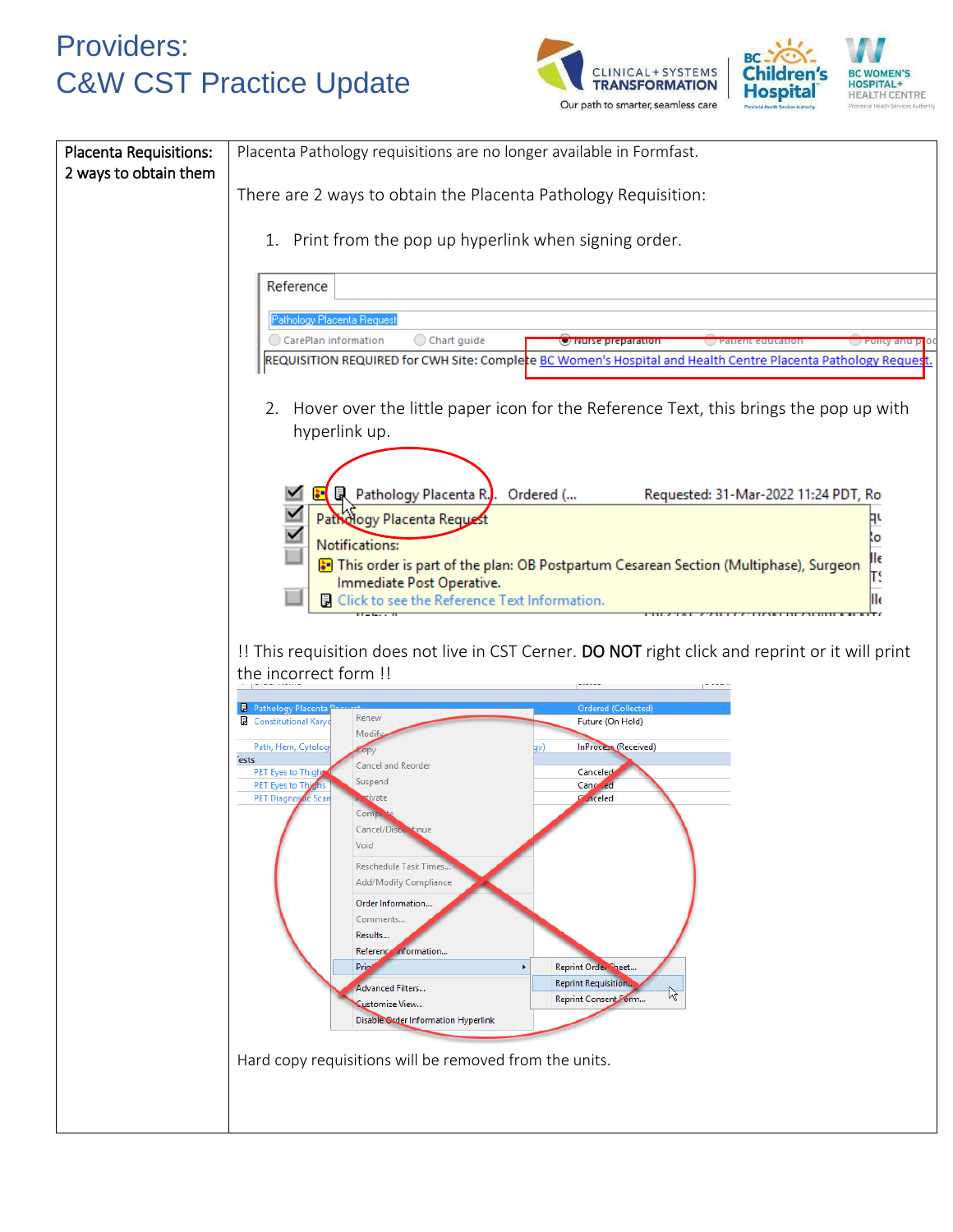



| <b>BCH Providers:</b><br>Ordering<br>Interventional<br><b>Radiology PICC</b> | BCH has a specialized workflow for IR PICCs:<br>The Ordering Provider does not decide when the IR PICC will be inserted.<br>the waitlist as soon as possible.<br>Special Instructions/Notes to Scheduler box.                                                                                | Leave the requested exam date/time unchanged in the PowerPlan (ie. "today"). This ensures<br>the IV Team receives the automatic task alerting them to add to a new IR PICC request to<br>If the Ordering Provider has a specific date for insertion of the IR PICC, note this in the                                                                                                                                                                                                                                   |
|------------------------------------------------------------------------------|----------------------------------------------------------------------------------------------------------------------------------------------------------------------------------------------------------------------------------------------------------------------------------------------|------------------------------------------------------------------------------------------------------------------------------------------------------------------------------------------------------------------------------------------------------------------------------------------------------------------------------------------------------------------------------------------------------------------------------------------------------------------------------------------------------------------------|
|                                                                              | <b>Ex Details for IR Venous Access PICC Insertion</b><br>Details   Order Comments<br>$\sqrt{2}$ $\approx$<br>中音同<br>$\div$ $\sqrt{0831}$<br>$\div$ PDT<br>Requested Start Date/Time: 11-Jun-2021<br>*Pertinent Clinical Information/Indication:<br>Does PICC need to be cuffed?:  ◯ Yes ◯ No | ٧<br>*Priority: Routine<br>v<br>*Reasons for Central Line (Select all applicable):<br>۰<br>Number of Lumens:                                                                                                                                                                                                                                                                                                                                                                                                           |
|                                                                              | Extremity Restriction (please specify):<br>Special Instructions / Notes to Scheduler.<br>$_{\rm v}$<br><b>Transport Mode:</b><br>Q<br>CC Provider 1 - MI:<br>CC Provider 3:                                                                                                                  | $\check{}$<br>"Patient taking Anticoagulants / Antiplatelets ?:<br>Provider Callback Number:<br>Pregnant: C<br>Yes $\bigcirc$ No<br>۰<br><b>Special Handling:</b><br>$\mathbf{Q}$<br>CC Provider 2:<br>Order for future visit: O Yes ( No                                                                                                                                                                                                                                                                              |
|                                                                              | 'Sedation Potentially required:<br>$_{\rm v}$<br>Research Study:<br>Spinal Precautions?:   C Yes C No                                                                                                                                                                                        | <b>Scheduling Location:</b><br>Sedation requirements/details:<br>Sedation Needed?                                                                                                                                                                                                                                                                                                                                                                                                                                      |
| Access just-in-time CST<br>Support                                           | <b>CST Stabilization Support</b><br>(March 26 - May 20, 2022)<br>Three ways to get support:<br><b>Peer Support</b><br><b>Phone Support</b><br>Zoom Support<br>Learn more $( )$                                                                                                               | For a limited time, many supports<br>remain available to assist you in<br>mastering using CST Cerner in your<br>work.<br>Details about CST Stabilization supports<br>are available on CW Transformation<br>Central including the new Zoom Help<br>Guide here<br>Many WOWs do not have cameras and<br>microphones installed. However, you can<br>use a FESR microphone, if available,<br>during your Zoom meeting or dial the<br>number below using your phone. Please<br>ensure to unmute yourself before<br>speaking. |